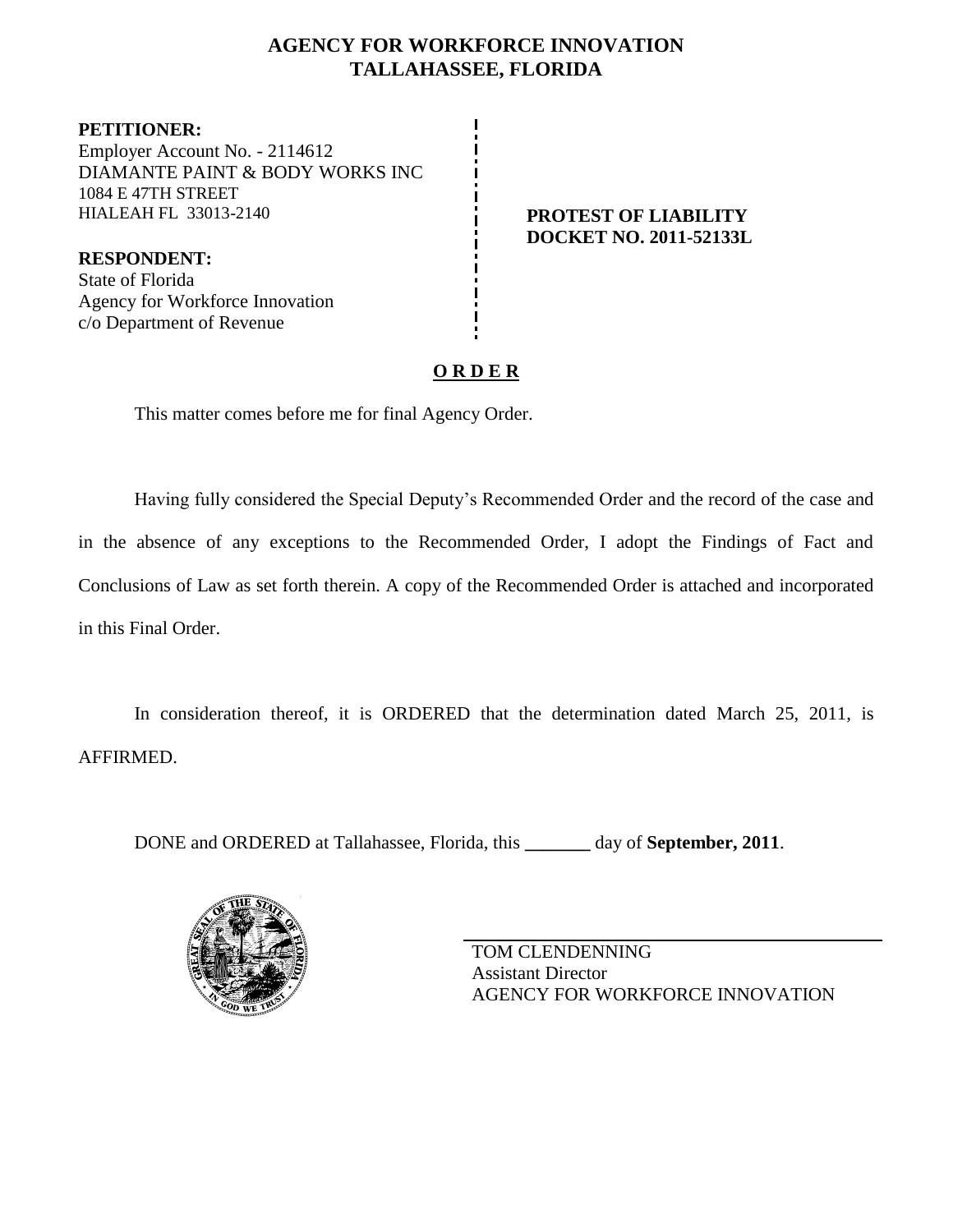## **AGENCY FOR WORKFORCE INNOVATION Unemployment Compensation Appeals**

MSC 345 CALDWELL BUILDING 107 EAST MADISON STREET TALLAHASSEE FL 32399-4143

## **PETITIONER:**

Employer Account No. - 2114612 DIAMANTE PAINT & BODY WORKS INC ATTN: ANTONIO GONZALEZ 1084 E 47TH STREET HIALEAH FL 33013-2140

#### **PROTEST OF LIABILITY DOCKET NO. 2011-52133L**

## **RESPONDENT:**

State of Florida Agency for Workforce Innovation c/o Department of Revenue

# **RECOMMENDED ORDER OF SPECIAL DEPUTY**

TO: Assistant Director Agency for Workforce Innovation

This matter comes before the undersigned Special Deputy pursuant to the Petitioner's protest of the Respondent's determination dated March 25, 2011.

After due notice to the parties, a telephone hearing was held on July 5, 2011. The Petitioner was represented by its attorney. The Respondent, represented by a Department of Revenue Tax Specialist, appeared and testified. The Joined Party appeared and testified.

The record of the case, including the recording of the hearing and any exhibits submitted in evidence, is herewith transmitted. Proposed Findings of Fact and Conclusions of Law were received from the Petitioner.

## **Issue:**

Whether services performed for the Petitioner by the Joined Party and other individuals constitute insured employment pursuant to Sections 443.036(19), 443.036(21); 443.1216, Florida Statutes, and if so, the effective date of the liability.

## **Findings of Fact:**

- 1. The Petitioner operates a vehicle paint and body shop.
- 2. The Joined Party immigrated to the United States in August 2001. In the United States the Claimant has only worked as an auto body technician and for a period of time he operated his own auto body business. The Joined Party closed his business in early 2009. The Joined Party has not had any business license or occupational license, has not had business liability insurance, has not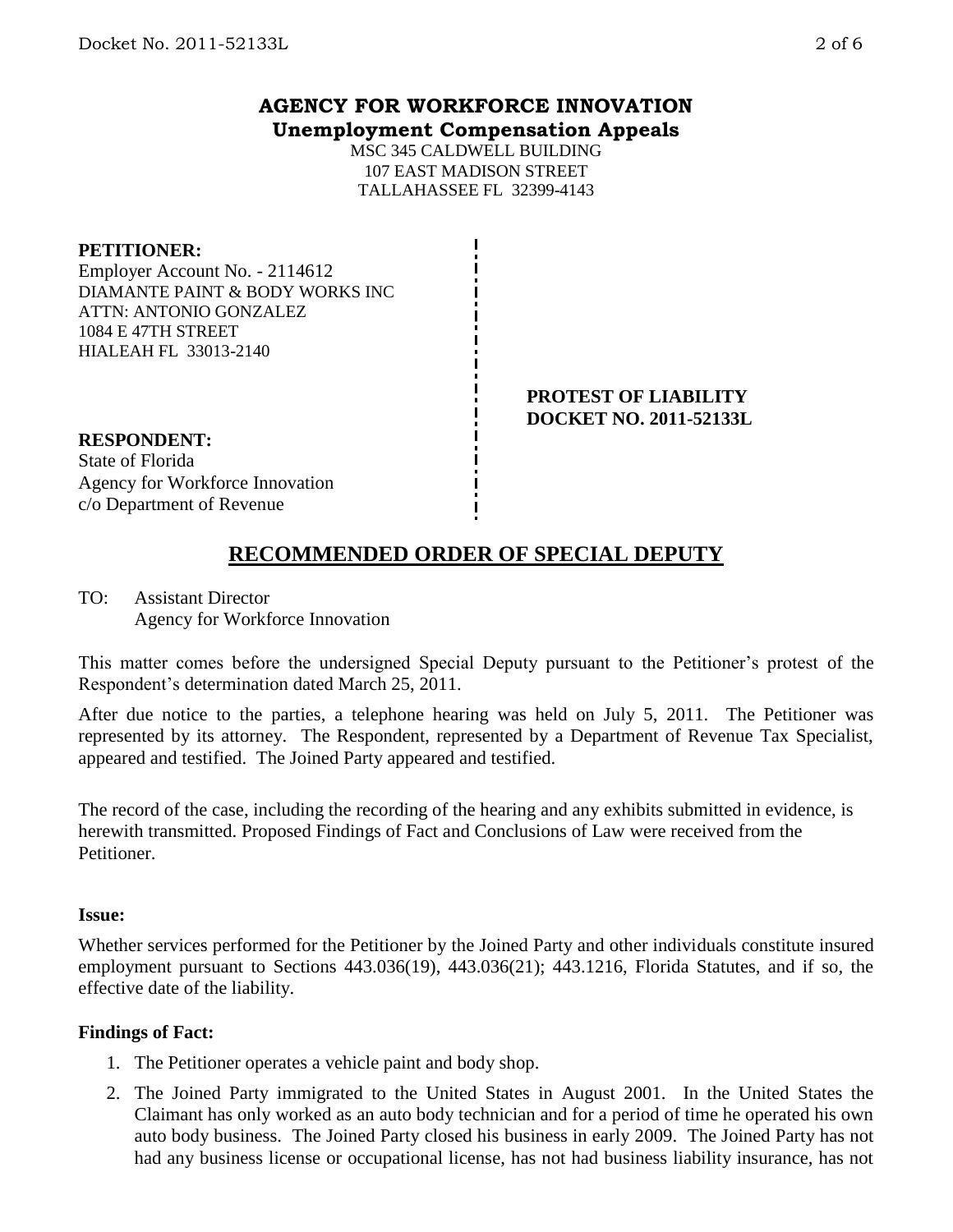had any investment in a business, and has not offered to provide auto body services to the general public since early 2009 when he closed his business.

- 3. In 2010 the Joined Party was seeking work and read a newspaper help wanted advertisement for the position of auto body technician. The Joined Party applied for the position and was interviewed by the Petitioner. The Petitioner asked if the Joined Party was qualified to perform the work of an auto body technician. The Petitioner told the Joined Party that the hours of work were Monday through Saturday from 8 AM until 5:30 PM, that the pay was based on the number of hours that the Petitioner estimated that it should take to complete each job, and that the Petitioner would pay the Joined Party \$15 for each estimated or flat rate hour of work. The Joined Party accepted the offer of work and began working for the Petitioner in August 2010.
- 4. There was no written agreement or contract between the Petitioner and the Joined Party.
- 5. The work was performed at the location of the Petitioner's business. The Petitioner provided the place of work and all equipment, materials, and supplies that were needed to complete the work. The Joined Party provided his own hand tools including a grinder, a hammer, a ratchet, and a spray gun. The Joined Party did not have any expenses in connection with the work other than maintaining his own hand tools.
- 6. The Petitioner did not provide any training to the Joined Party. The Joined Party is a professional auto body technician and he knew how to perform the work.
- 7. The Petitioner assigned the work to the Joined Party and told the Joined Party how the Petitioner wanted the Joined Party to perform the work. The Petitioner observed the Joined Party while the Joined Party performed the work. The Joined Party was not required to report the progress of the work because the Petitioner observed the Joined Party's work activities and progress.
- 8. The Joined Party was not required to punch a time clock or complete a timesheet. The Joined Party was allowed to take a one hour lunch break each day. The Petitioner posted a schedule listing the times that each worker, including the Joined Party, was allowed to leave for a lunch break each day.
- 9. The Petitioner provided the Joined Party with a uniform bearing the Petitioner's name. The Joined Party was required to wear the uniform while working.
- 10. The Petitioner paid the Joined Party on a weekly basis; however, the Petitioner did not withhold any payroll taxes from the pay. The Petitioner did not provide any fringe benefits such as health insurance, paid vacations, or paid holidays. At the end of 2010 the Petitioner reported the Joined Party's earnings to the Internal Revenue Service on Form 1099-MISC as nonemployee compensation.
- 11. During the time that the Joined Party performed services for the Petitioner the Joined Party did not perform any services for others and he did not believe that he had the right to perform services for others. The Joined Party did not hire others to perform services for him and did not believe that he had the right to subcontract the work or hire others to perform the work for him. The Joined Party believed that he was an employee of the Petitioner.
- 12. Either party had the right to terminate the relationship at any time without incurring liability. On or about January 15, 2011, the Petitioner stopped providing work assignments to the Joined Party and the Joined Party filed a claim for unemployment compensation benefits effective January 23, 2011.
- 13. The Joined Party did not receive credit for his earnings with the Petitioner and a *Request for Reconsideration of Monetary Determination* was filed. An investigation was assigned to the Department of Revenue to determine if the Joined Party performed services for the Petitioner as an employee or as an independent contractor. On March 25, 2011, the Department of Revenue issued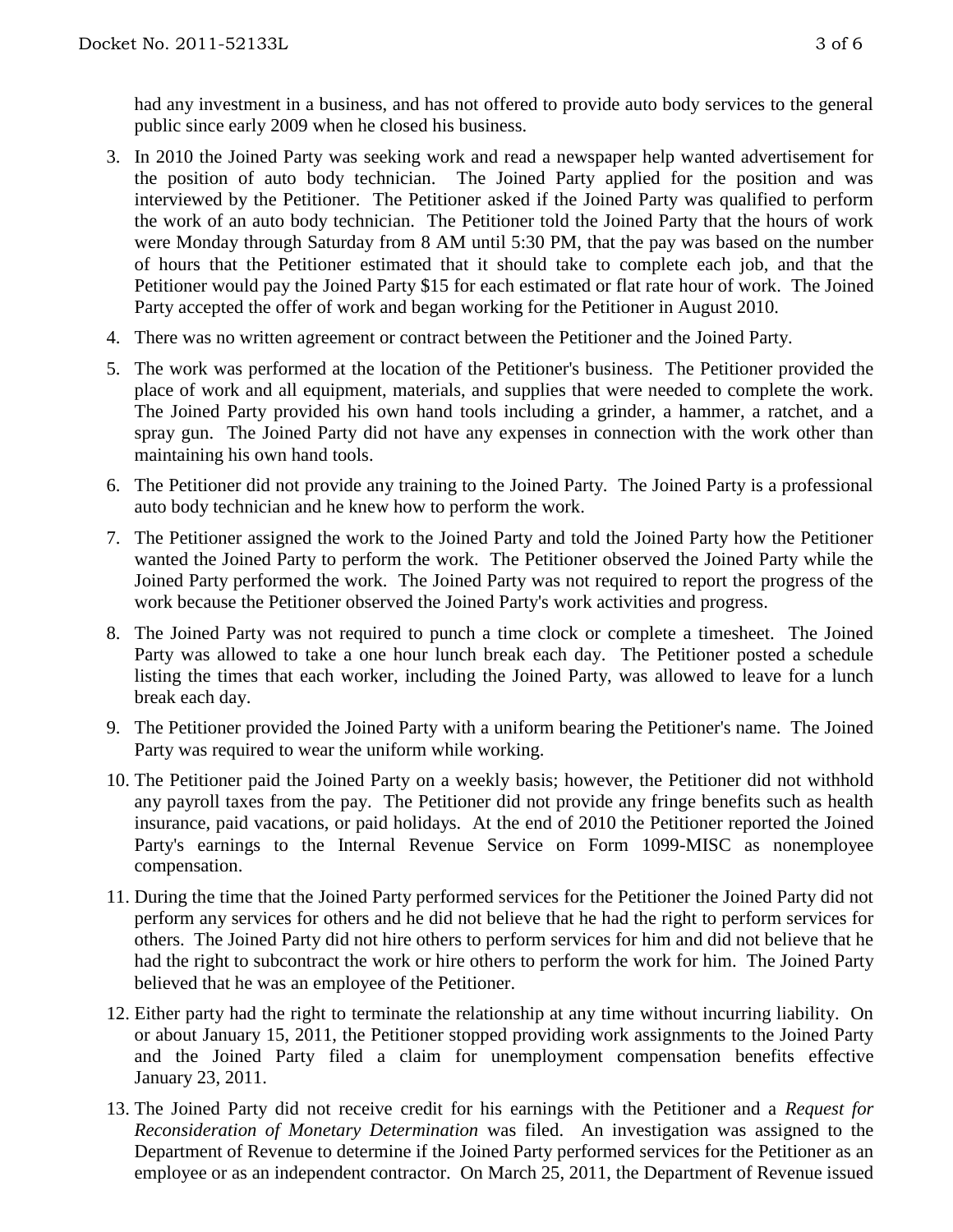a determination holding that the services performed by the Joined Party and other individuals as auto repairmen constitute insured employment retroactive to August 18, 2010. The Petitioner filed a timely protest.

## **Conclusions of Law:**

- 14. The issue in this case, whether services performed for the Petitioner by the Joined Party and other individuals as auto repairmen constitute employment subject to the Florida Unemployment Compensation Law, is governed by Chapter 443, Florida Statutes. Section 443.1216(1)(a)2., Florida Statutes, provides that employment subject to the chapter includes service performed by individuals under the usual common law rules applicable in determining an employer-employee relationship.
- 15. The Supreme Court of the United States held that the term "usual common law rules" is to be used in a generic sense to mean the "standards developed by the courts through the years of adjudication." United States v. W.M. Webb, Inc., 397 U.S. 179 (1970).
- 16. The Supreme Court of Florida adopted and approved the tests in 1 Restatement of Law, Agency 2d Section 220 (1958), for use to determine if an employment relationship exists. See Cantor v. Cochran, 184 So.2d 173 (Fla. 1966); Miami Herald Publishing Co. v. Kendall, 88 So.2d 276 (Fla. 1956); Magarian v. Southern Fruit Distributors, 1 So.2d 858 (Fla. 1941); see also Kane Furniture Corp. v. R. Miranda, 506 So.2d 1061 (Fla. 2d DCA 1987).
- 17. Restatement of Law is a publication, prepared under the auspices of the American Law Institute, which explains the meaning of the law with regard to various court rulings. The Restatement sets forth a nonexclusive list of factors that are to be considered when judging whether a relationship is an employment relationship or an independent contractor relationship.
- 18. 1 Restatement of Law, Agency 2d Section 220 (1958) provides:
	- (1) A servant is a person employed to perform services for another and who, in the performance of the services, is subject to the other's control or right of control.
	- (2) The following matters of fact, among others, are to be considered:
		- (a) the extent of control which, by the agreement, the business may exercise over the details of the work;
		- (b) whether or not the one employed is engaged in a distinct occupation or business;
		- (c) the kind of occupation, with reference to whether, in the locality, the work is usually done under the direction of the employer or by a specialist without supervision;
		- (d) the skill required in the particular occupation;
		- (e) whether the employer or the worker supplies the instrumentalities, tools, and the place of work for the person doing the work;
		- (f) the length of time for which the person is employed;
		- (g) the method of payment, whether by the time or by the job;
		- (h) whether or not the work is a part of the regular business of the employer;
		- (i) whether or not the parties believe they are creating the relation of master and servant;
		- (j) whether the principal is or is not in business.
- 19. Comments in the Restatement explain that the word "servant" does not exclusively connote manual labor, and the word "employee" has largely replaced "servant" in statutes dealing with various aspects of the working relationship between two parties.
- 20. In Department of Health and Rehabilitative Services v. Department of Labor & Employment Security, 472 So.2d 1284 (Fla. 1<sup>st</sup> DCA 1985) the court confirmed that the factors listed in the Restatement are the proper factors to be considered in determining whether an employer-employee relationship exists. However, in citing La Grande v. B&L Services, Inc., 432 So.2d 1364, 1366 (Fla.  $1<sup>st</sup> DCA$  1983), the court acknowledged that the question of whether a person is properly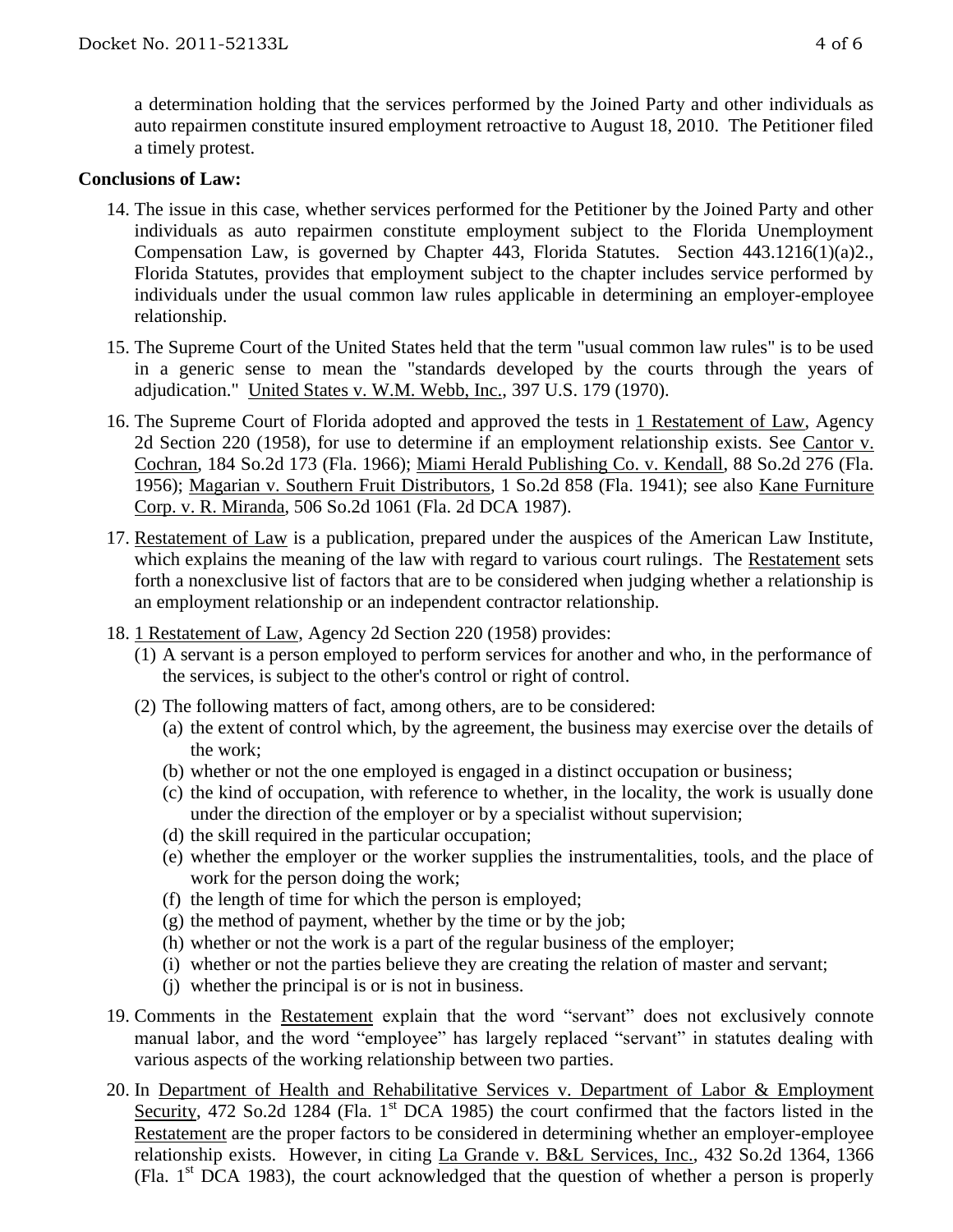classified an employee or an independent contractor often cannot be answered by reference to "hard and fast" rules, but rather must be addressed on a case-by-case basis.

- 21. The evidence presented in this case reveals that there was no written or verbal agreement at the time of hire specifying whether the Joined Party would perform services as an employee or as an independent contractor. The Petitioner merely told the Joined Party the days and hours of work, the method of pay, and the hourly rate of pay. In Keith v. News & Sun Sentinel Co., 667 So.2d 167 (Fla. 1995) the Court held that in determining the status of a working relationship, the agreement between the parties should be examined if there is one. In providing guidance on how to proceed absent an express agreement the Court stated "In the event that there is no express agreement and the intent of the parties cannot be otherwise determined, courts must resort to a fact specific analysis under the Restatement based on the actual practice of the parties."
- 22. The Petitioner's business is a vehicle paint and body shop. The work performed by the Joined Party was repairing the auto bodies for the Petitioner's customers. The work performed by the Joined Party was not separate and distinct from the Petitioner's business but was an integral and necessary part of the Petitioner's business. The Petitioner provided the place of work and all of the equipment, materials, and supplies that were needed to perform the work. The Joined Party provided only his own hand tools. The hand tools do not represent a significant investment in a business.
- 23. The Petitioner determined the method and rate of pay. The Petitioner controlled the total pay per job because the Petitioner determined the amount of time for which the Petitioner would pay the Joined Party regardless of the time that was actually required to perform the work. Section 443.1217(1), Florida Statutes, provides that the wages subject to the Unemployment Compensation Law include all remuneration for employment including commissions, bonuses, back pay awards, and the cash value of all remuneration in any medium other than cash. The fact that the Petitioner chose not to withhold payroll taxes from the pay does not, standing alone, establish an independent contractor relationship.
- 24. The Joined Party performed services for the Petitioner for a period of approximately five months. The Joined Party was not engaged for a specific period of time or for a specific job. It was an ongoing relationship of indefinite duration and either party could terminate the relationship at any time without incurring liability. These facts reveal an at-will relationship of relative permanence. The Petitioner terminated the Joined Party in January 2011. In Cantor v. Cochran, 184 So.2d 173 (Fla. 1966), the court in quoting 1 Larson, Workmens' Compensation Law, Section 44.35 stated: "The power to fire is the power to control. The absolute right to terminate the relationship without liability is not consistent with the concept of independent contractor, under which the contractor should have the legal right to complete the project contracted for and to treat any attempt to prevent completion as a breach of contract."
- 25. The only competent evidence concerning the belief of the parties is the testimony of the Joined Party. The Joined Party testified that at all times during the relationship he believed that he was the Petitioner's employee. The Joined Party did not perform services for others and did not believe that he had the right to do so. The Joined Party did not hire others to perform the work for him and he did not believe that he had the right to do so.
- 26. The Petitioner controlled what work was performed, where it was performed, and when it was performed even to the extent of controlling when the Joined Party could take a lunch break and how much time he was allowed to take for a break. The Petitioner monitored the performance of the work. In Adams v. Department of Labor and Employment Security, 458 So.2d 1161 (Fla. 1st DCA 1984), the Court held that if the person serving is merely subject to the control of the person being served as to the results to be obtained, he is an independent contractor. If the person serving is subject to the control of the person being served as to the means to be used, he is not an